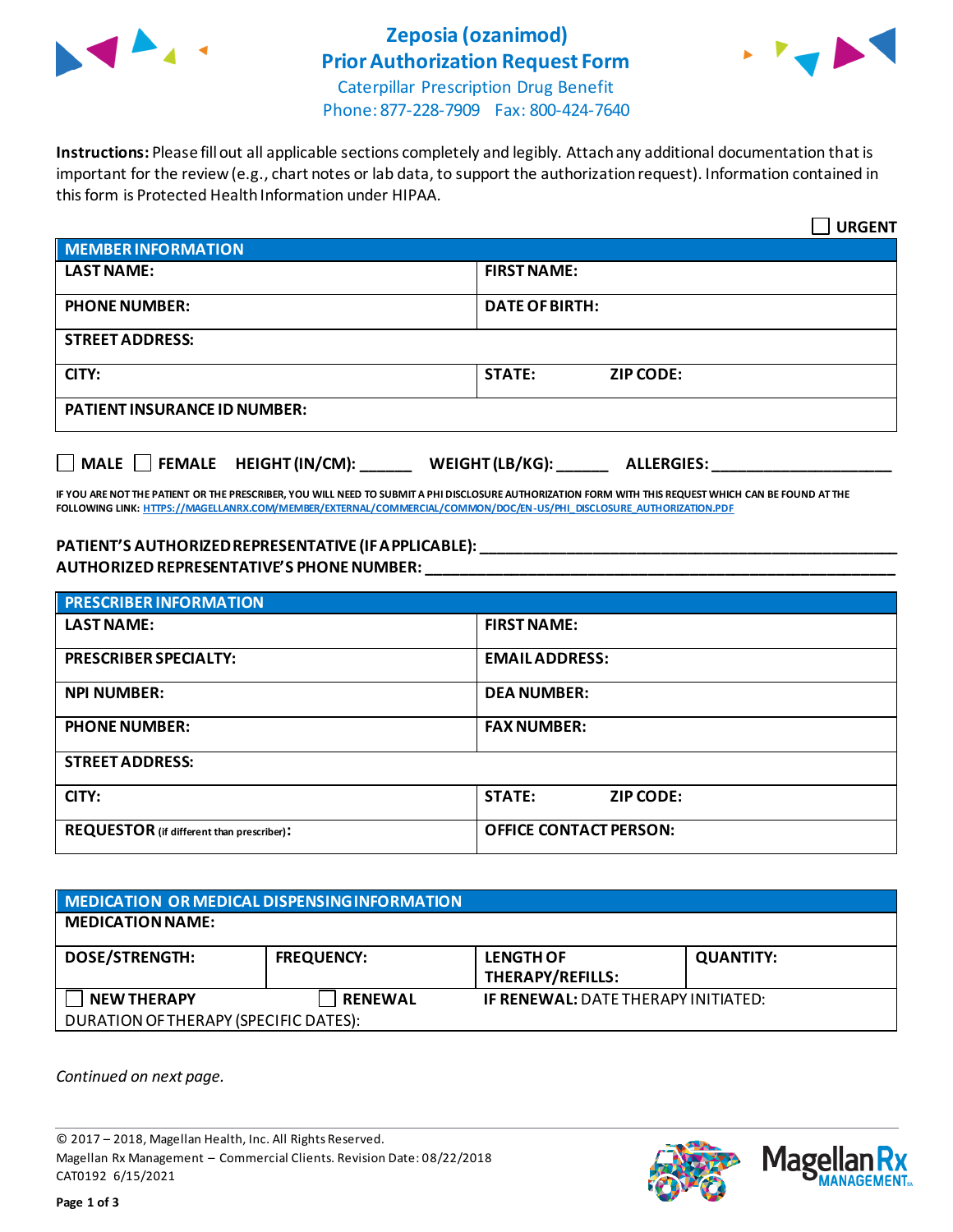

## **Zeposia (ozanimod) Prior Authorization Request Form**



Caterpillar Prescription Drug Benefit Phone: 877-228-7909 Fax: 800-424-7640

| <b>MEMBER'S LAST NAME:</b>                                                                                                                                                                     | <b>MEMBER'S FIRST NAME:</b>                                                                                           |                                                           |  |  |
|------------------------------------------------------------------------------------------------------------------------------------------------------------------------------------------------|-----------------------------------------------------------------------------------------------------------------------|-----------------------------------------------------------|--|--|
|                                                                                                                                                                                                | 1. HAS THE PATIENT TRIED ANY OTHER MEDICATIONS FOR THIS CONDITION?                                                    | $\vert$ YES (if yes, complete below) $\vert$<br><b>NO</b> |  |  |
| <b>MEDICATION/THERAPY (SPECIFY</b><br>DRUG NAME AND DOSAGE):                                                                                                                                   | <b>DURATION OF THERAPY (SPECIFY</b><br>DATES):                                                                        | <b>RESPONSE/REASON FOR</b><br><b>FAILURE/ALLERGY:</b>     |  |  |
| <b>2. LIST DIAGNOSES:</b>                                                                                                                                                                      |                                                                                                                       | ICD-10:                                                   |  |  |
| □ Clinically Isolated Syndrome(CIS)<br>$\Box$ Relapsing Remitting Multiple Sclerosis (RRMS)<br>□ Secondary Progressive Multiple Sclerosis(SPMS)<br>$\Box$ Ulcerative Colitis(UC)               |                                                                                                                       |                                                           |  |  |
| □ Other diagnosis: _________________________ICD-10                                                                                                                                             |                                                                                                                       |                                                           |  |  |
| 3. REQUIRED CLINICAL INFORMATION: PLEASE PROVIDE ALL RELEVANT CLINICAL INFORMATION TO SUPPORT A<br>PRIOR AUTHORIZATION.                                                                        |                                                                                                                       |                                                           |  |  |
| <b>Clinical Information:</b>                                                                                                                                                                   |                                                                                                                       |                                                           |  |  |
| Is drug going to be used in conjunction with a clinical trial? $\Box$ Yes $\Box$ No                                                                                                            |                                                                                                                       |                                                           |  |  |
| <b>Initial Request for Multiple Sclerosis:</b><br>Is the prescriber a neurologist? $\Box$ Yes $\Box$ No                                                                                        |                                                                                                                       |                                                           |  |  |
| Has the patient tried a 3 month course of Avonex? $\Box$ Yes $\Box$ No                                                                                                                         |                                                                                                                       |                                                           |  |  |
| Has the patient tried a 3 month course of Copaxone? $\Box$ Yes $\Box$ No                                                                                                                       |                                                                                                                       |                                                           |  |  |
| <b>Initial Request for Ulcerative Colitis:</b><br>Is the prescriber a gastroenterologist? $\Box$ Yes $\Box$ No                                                                                 |                                                                                                                       |                                                           |  |  |
| Does patient have Crohn's disease or indeterminate colitis? □ Yes □ No                                                                                                                         |                                                                                                                       |                                                           |  |  |
| Has patient tried and failed at least one of the following three therapies: corticosteroids, azathioprine and/or 6-<br>mercaptopurine? $\Box$ Yes $\Box$ No Please submit chart documentation. |                                                                                                                       |                                                           |  |  |
| Has patient tried and failed at least three months of Humira(adalimumab)? $\Box$ Yes $\Box$ No<br><b>Please submit chart</b><br>documentation.                                                 |                                                                                                                       |                                                           |  |  |
| Will patient use requested medication in combination with another biologic response modifier? $\Box$ Yes $\Box$ No                                                                             |                                                                                                                       |                                                           |  |  |
| Renewal Request:<br>Is prescriber a neurologist? DYes DNo<br>Is prescriber a gastroenterologist? DYes DNo                                                                                      | Is patient continuing to have a positive response to therapy? $\Box$ Yes $\Box$ No Please submit chart documentation. |                                                           |  |  |